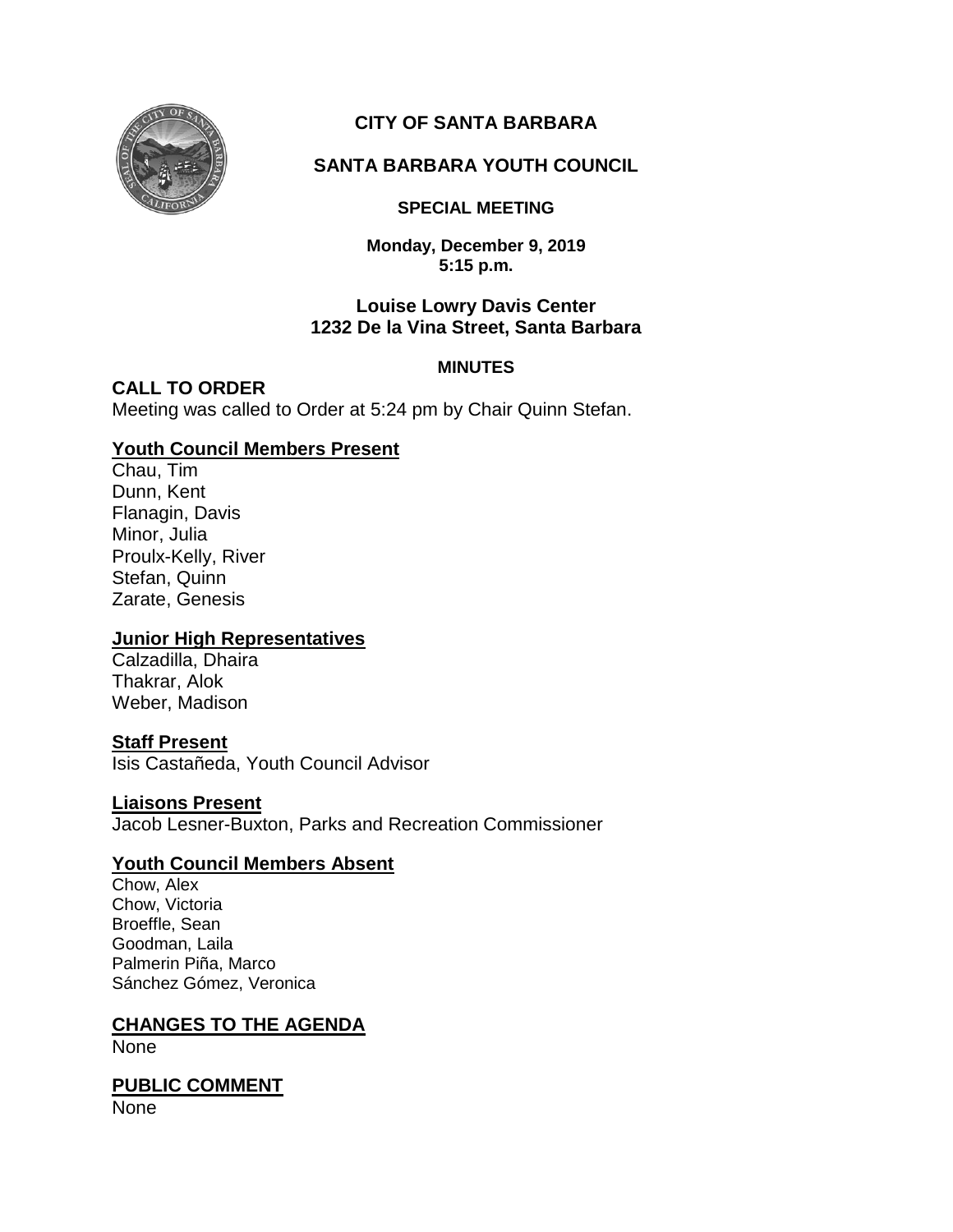## **COUNCIL AND STAFF COMMUNICATIONS**

## **Isis Castañeda, Youth Council Advisor**

- December 18<sup>th</sup> Parks and Recreation Commission will need an update.
- December  $16<sup>th</sup>$  is the SB School Board update
- It would be important to provide an update with the City Council on the NLC City Summit.
- **Bake sale Saturday, December 14th in collaboration with Anacapa School,** Saturday from 8:00am-12pm.

## **Jacob Lesner-Buxton, Parks and Recreation Commissioner**

• Update on the Census and the importance of having all people fill it out. Please remind your families to fill out the census.

## **CONSENT CALENDAR**

## **1. Subject: Approval of the Minutes – For Action (Attachment)**

Recommendation: That the Youth Council waive the reading and approve the minutes of the meeting held on December 2 2019.

It was moved and seconded by Youth Council members Chau and Minor respectively, to approve the minutes for the meeting on December 2, 2019. All in favor. Motion carried.

### **NEW BUSINESS**

### **2. Subject: Partnership with What is Love – Discussion and Action**

Recommendation: That the Youth Council partner with What is Love, leading a city-wide initiative on reducing teen dating violence and promoting healthy relationships.

It was moved and seconded by Youth Council member Chau and Minor respectively, that the Youth Council partner with What is Love, advocating a citywide initiative on reducing teen dating violence and promoting healthy relationships. All in favor. Motion carried.

### **3. Subject: Subcommittee Breakout Groups – Discussion and Action**

Recommendation: That the Youth Council members breakout into subcommittees; Holiday Fundraising, Anti-Vaping PSA and Speak-out, and Marketing and, if necessary, take action to recommend an item for consideration at a future YC meeting. The public is invited to participate.